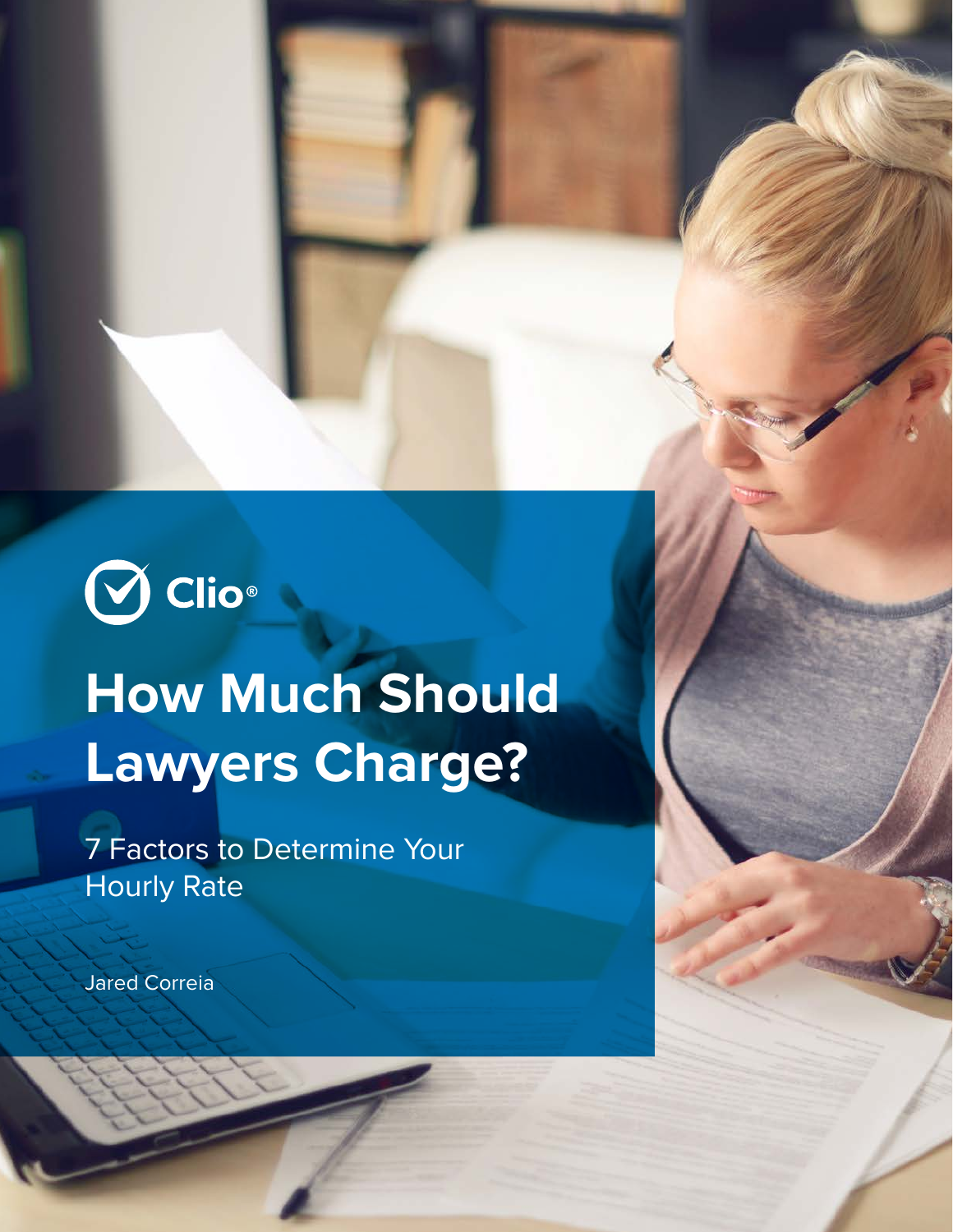## LL

Many lawyers are hesitant to share their rates out of fear of being undercut.

How much should you charge for your legal services? It's a difficult question to answer, especially when you consider the range of factors that shape your ability to earn revenue. Ultimately, it's about finding the right middle ground for what's fair. You need to balance your needs as a business with what your clients are able and willing to pay.

As we'll see in this guide, determining what's fair is about more than just setting a fixed price. Fee discussions should consider both your business situation and the value it provides for clients.

#### **Average billing rates**



#### **Rates that work Price versus value**

When setting a rate for your legal services, it can be tempting to fixate on default market prices. But such a narrow consideration is problematic. If price were the only measure of competition among firms, then we would ultimately sentence ourselves to a quick race to the bottom. That is, if the only way to compete with a \$200/hour lawyer is to charge \$150 per hour, there's good incentive for another firm to charge even less.

Fortunately, you don't have to compete on price. A better solution is to demonstrate the value of your services to your clients, and encourage them to pay accordingly.

That's not to say it's bad practice to benchmark your rates based on your market. In fact, it's a very good place to start. The challenge here is in finding information you can rely on. Many lawyers are hesitant to share their rates out of fear of being undercut. And, many bar associations will avoid the topic due to legitimate concerns over price-fixing accusations. Industry surveys can also be a poor resource, as their scope and frequency are often lacking.

To get a better sense of market trends, the **[Legal](https://www.clio.com/2016-legal-trends-report/)  [Trends Report](https://www.clio.com/2016-legal-trends-report/)** provides insight into actual law firm billing data across the United States. For example, it shows that the average billing rate across the United States was \$232 per hour in 2016. It also shows us the average hourly billing rates for specific states: for example, \$267 for California, \$219 for Texas, and \$154 for Montana. The report also compares cost of living factors for each state and provides average billing rates across different practice areas.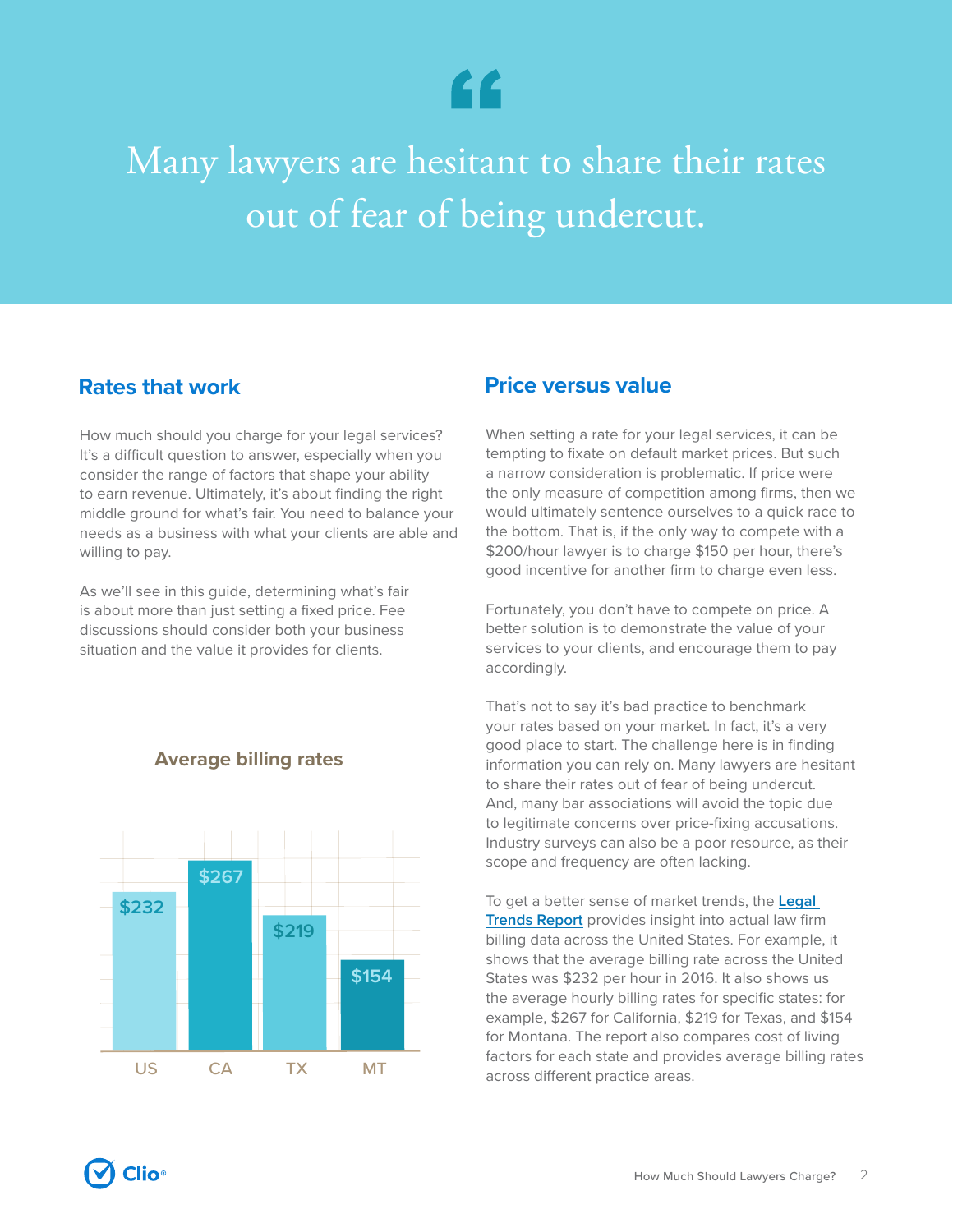

#### **What goes into setting fees?**

Any discussion on legal fees should start with the rules that govern your practice. A good place to begin is with the **[American Bar Association's Model Rule 1.5](http://www.americanbar.org/groups/professional_responsibility/publications/model_rules_of_professional_conduct/rule_1_5_fees.html)**, but be sure to follow the rules specific to the jurisdiction in which you practice. From there, we can look at how certain circumstances of your practice can, and should, ultimately affect your rates. Here, we discuss seven factors to consider.

#### **1. Products and services you offer**

Lawyers tend to cringe when equating their services to anything resembling a product. But it's a fact, even if it is an uncomfortable one. Lawyers who view their services as products can more easily put forward clear value propositions. And, much like the rules of supply and demand affect product pricing, they also affect what you can charge.

Finding a niche for your practice is not just a way of refining your expertise, it's also about making your services more exclusive to your clients' needs. If you're a fashion lawyer in Boise, Idaho, you're

probably special. If you represent medical marijuana dispensaries in a state or province that just legalized them, you're a rare bird. If you're a Second Amendment rights lawyers in Cambridge, Massachusetts, you're an outlier. Just as specialization equals higher rates, so can the right niche; rarity increases cost for services.

Attorneys who think about services as products understand that there are multiple factors that relate to the value that a firm provides. This can include the experience of walking into your law firm office and the level of care your clients receive when they are there. Dealing with a well-organized firm, regardless of whether it's a solo or team environment, ultimately determines whether a client feels cared for. And, technology can play a huge role here, as we'll see below

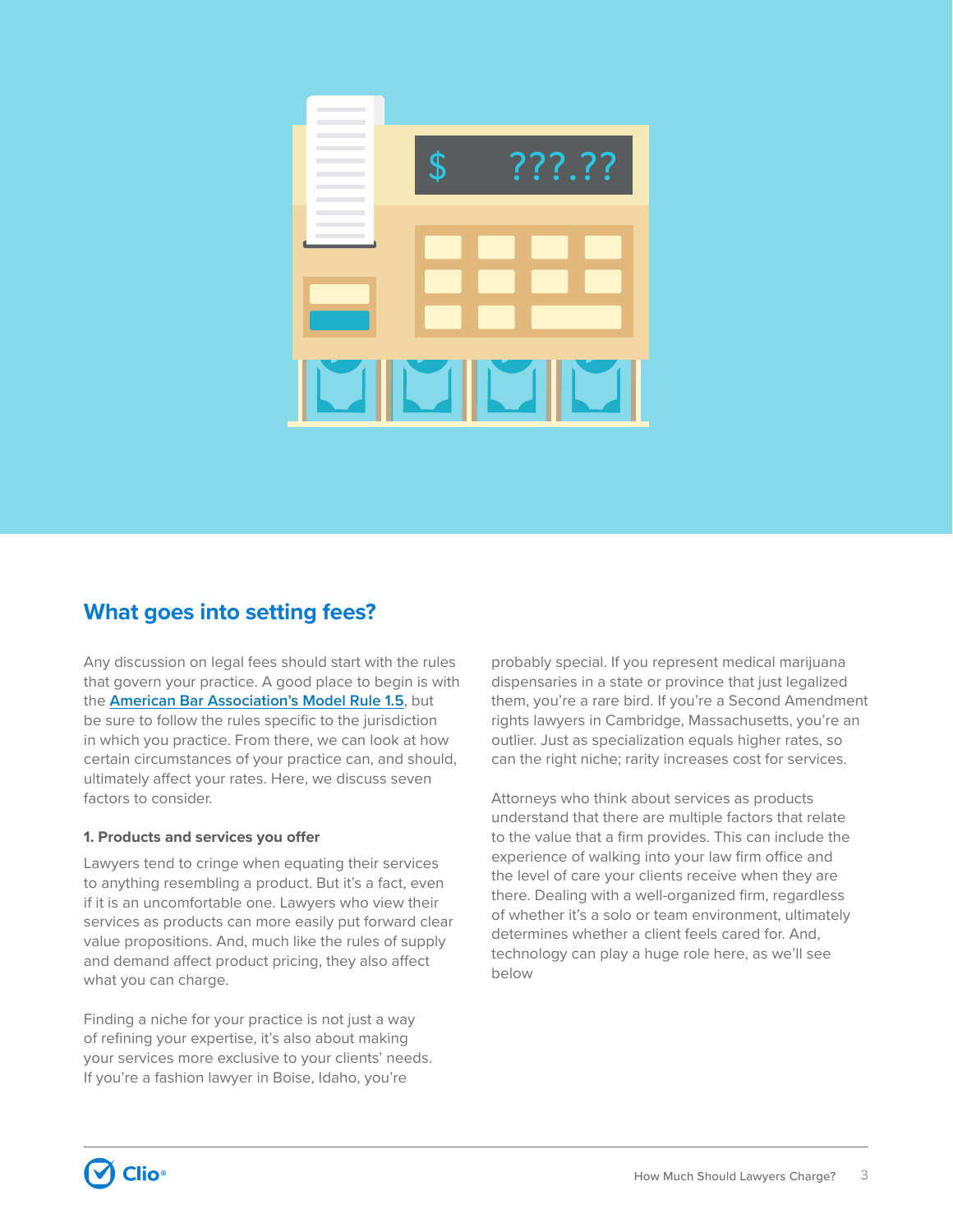#### **2. Hourly versus flat fees**

Thinking about your services as a product will also help you put together a more comprehensive vision of what you offer, which can then inform how you bill. For example, do your services fit better into an hourly or flat fee model?

While many law firms, large and small, have talked about moving to alternative billing models, most firms continue to bill on an hourly basis. There are many reasons for this, but the most common is that it's easy to keep track of your work and to issue simple invoices based on hourly rates.

While flat fees may seem like an actual alternative, many tend to be based on an hourly rate. (You can still measure your value by X hours per given task and then quote the client a flat rate based on that calculation.) Granted, if you know a task will take X hours to complete, charging that amount upfront offers clarity

and comfort to the client who wants to know what they're getting and for how much. It also incentivizes you to complete that task in a shorter amount of time. How you package your services will be up to you, but bear in mind the interests of your clients. If you represent small businesses, it may be easier to sell your advice by the hour, or you could consider offering a collection of formal documents (a data protection plan, a company handbook, an employee manual, etc.) that your clients can buy for a fixed fee.

The important thing here is that both parties should be comfortable with the arrangement. If you bill by the hour, your client may need an estimate to determine affordability and to budget accordingly. If you're charging a flat fee, you need to know that the work you commit to will be profitable, and that it won't extend beyond what was initially prescribed.

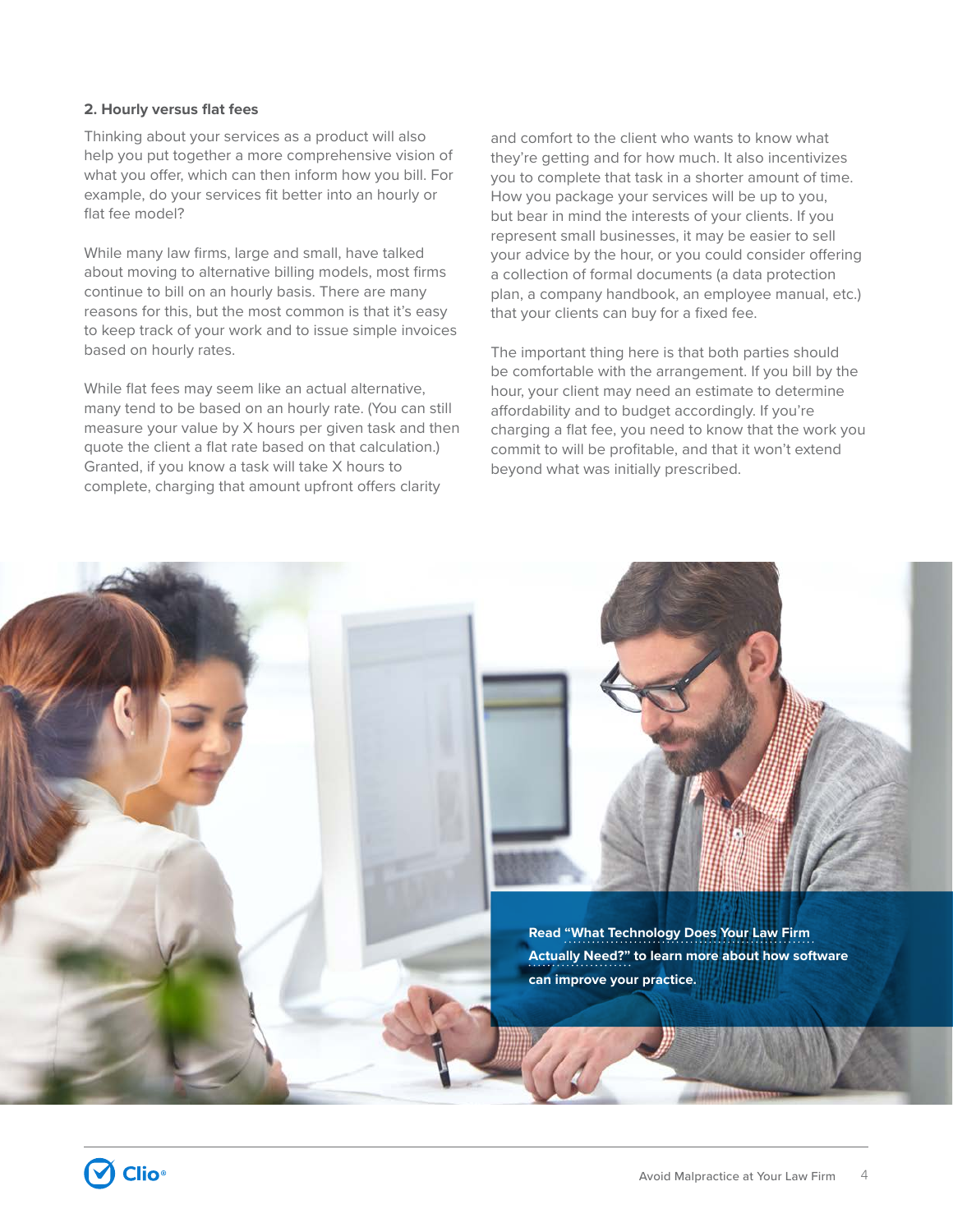#### **3. Experience**

There is a reason why experienced lawyers can charge more than less experienced lawyers: They're better and faster—and clients recognize them for it.

Even for tasks that take the same amount of time, your experience may justify more confidence in your work. Your familiarity with specific court or administrative systems, expertise at predicting outcomes based on prior experience, and ability to spot issues before they become real problems may even result in better overall outcomes for your client. If that experience relates to a valuable niche practice area, that's even better.

Reputation, which often comes along with experience, is also a factor here. If you do good work, others will be more likely to speak to the value you provide. Depending on your practice area, and whether it is effective for clients to speak about their experiences with you, having a few descriptive testimonials on your website can help encourage your would-be clients to reach out and become actual clients.

Depending on your services and experience, you could eventually ratchet your rates up by 50 percent, 100 percent, or more. Much of that fee revision will happen naturally over time; the key here is, if you've been an estate planner for 20 years, you should be able to explain why your higher hourly fee is a better value than the lower fees charged by a novice practitioner.

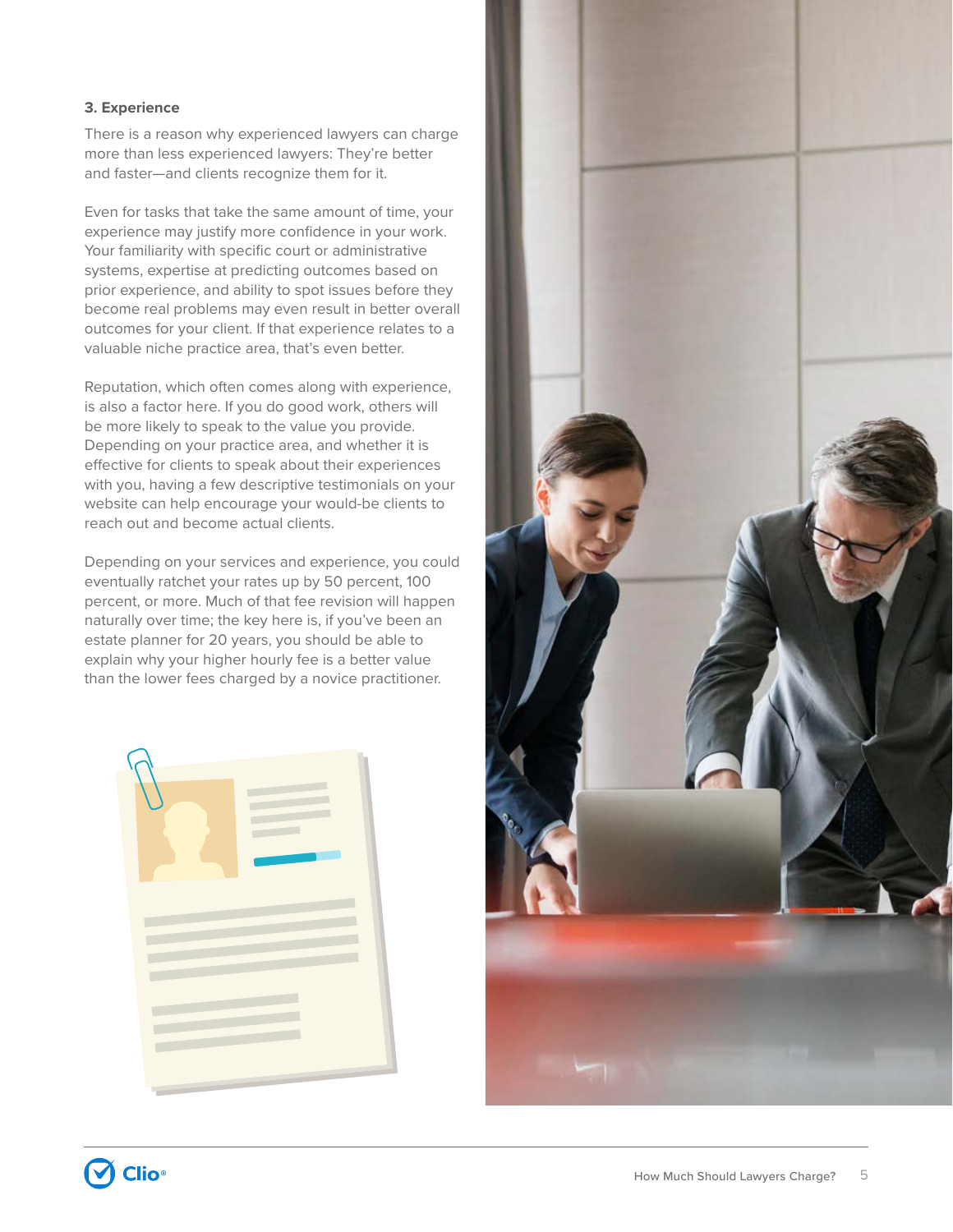#### **4. Client acquisition costs**

It costs money to find clients. Knowing how much it costs to find a client will help to determine what you ultimately charge for your services.

Client acquisition costs represent the time and effort you put into getting leads and converting those leads into paying clients. Costs differ for practice and geographic areas, but one thing is for certain: Your law firm has an average client acquisition cost. If you know what it is, you know what you have to recover before you can start making money representing each client.

To find a rough estimate of your client acquisition cost, you'll need to record all the costs, including your time, incurred to acquire a certain number of clients over a defined period of time. Divide the total cost by the number of clients acquired, and you'll find the average cost for each client. You should also know how much you earned from each client, so that you can determine your return on investment (ROI), which will ultimately help you decide whether your marketing efforts are paying off, and whether your rates can sustain your acquisition costs. Because costs can add up over time, and take many forms—in terms of marketing, business

development, and networking—it helps to keep a running list of costs that you can review periodically, over time.

**[Clio's Campaign Tracker](https://support.clio.com/hc/en-us/sections/202503978)** provides a comprehensive dashboard that helps assess your acquisition efforts. For example, if you spend money on paid social media advertisements and targeted mail-outs, segmenting and tracking the two programs will help you determine which is generating a better ROI. Campaign Tracker also links money earned from each client to each campaign, so that you can see exactly how much it cost to earn that client and if the effort was worthwhile.

Keep in mind that if a case you take forces you to turn down other work, you may adjust your rates accordingly. Although it's unlikely ethics counsel would use this particular language, this is sort of like a tax on a client's domination of your time. This notion is reflected in the classic retainer, where a lawyer may deposit a retainer directly into his or her operating account immediately (instead of directly to trust) when a client is paying for a law firm's availability for issues that arise over a specified period of time.



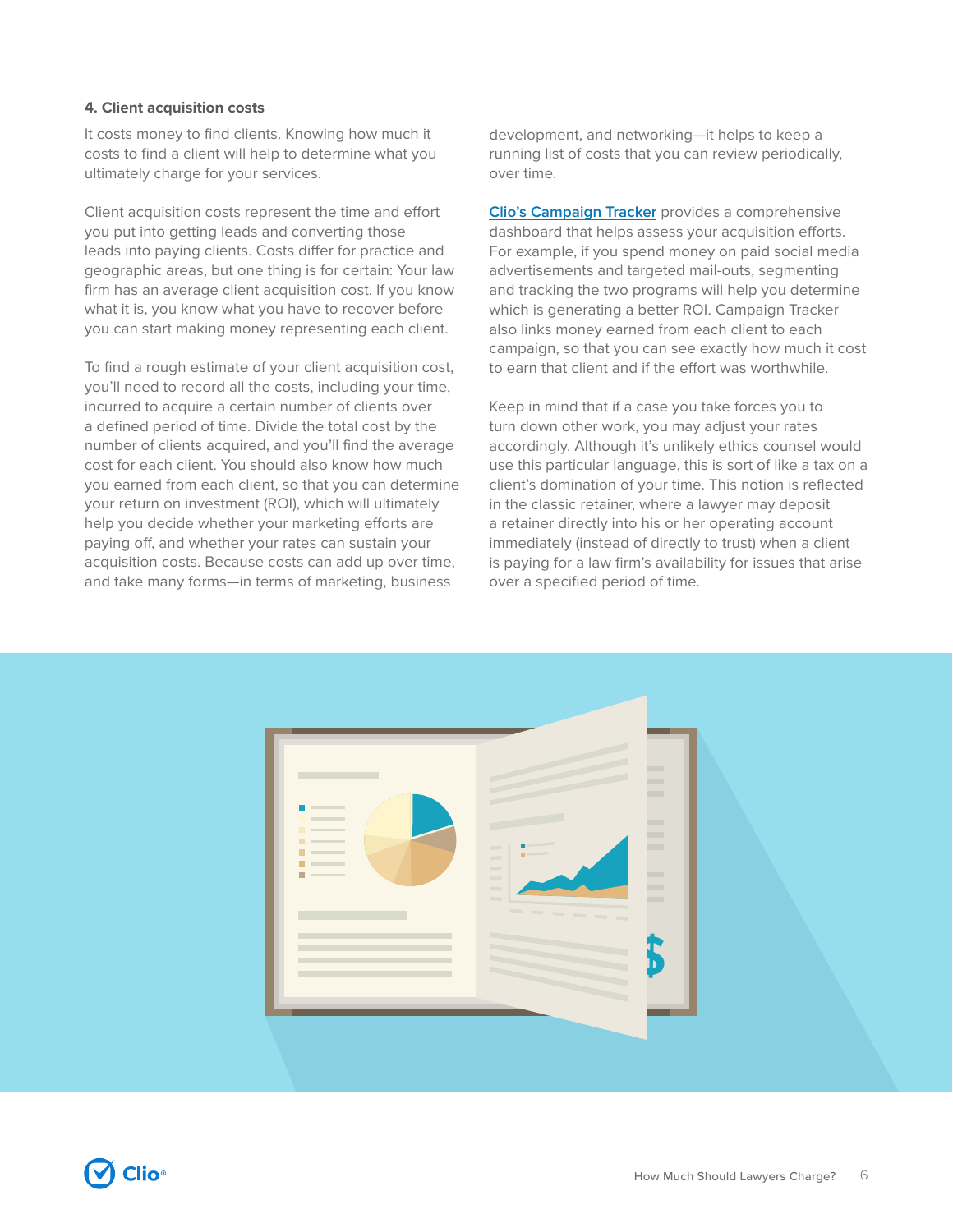#### **The art of invoicing**

Invoices and billing statements are a key place to communicate process and value to clients. No law firm client in history has ever said: "You know, I just have to pay my lawyer. She's totally the greatest." To convince clients of the value of your work, your invoices must be clear and compelling.

Make sure your clients understand what you're doing for them—especially when you're not charging them for the work you do. Don't leave work you won't be charging for off of the invoice: List it, with a NO CHARGE (yes, in ALL CAPS) appearing next to the description. Let your clients know that you're not nickel-and-diming them.

Clio helps structure your invoicing by integrating time and billing data into [automated billing features](https://support.clio.com/hc/en-us/articles/203300074-Creating-a-Bill-Summary-Letter-with-Document-Automation). You can view all of your unbilled work in a single dashboard, sorted by Matters and Contacts, which you can then use to create templated invoices that serve as fresh assurance to your clients of all the things that you have done for them.

#### **5. Expenses**

In addition to meeting client acquisition costs, law firms must meet harder office costs. These are non-reimbursable costs that go into the everyday operations of your firm, which include large expenditures like monthly rent and staff salaries, and even smaller ones, like paper and toner. Because they aren't reimbursable, these costs should be reflected in the fees you charge. We'll go into more detail as to how this works in the fee calculation section below.

One of the advantages of running a small firm is the reduced overhead compared to medium or large firm settings. When you're just starting out, working from a home office can be a way to avoid the cost of renting an office, and finding technology solutions can be a way to better manage multiple workflows.

It's also worth noting that some cases are more expensive to prosecute than others. Medical malpractice claims, for example, should be well-funded because they're difficult to win, and an award may not pay out for years. It's okay to ask for a large retainer if the situation warrants it.

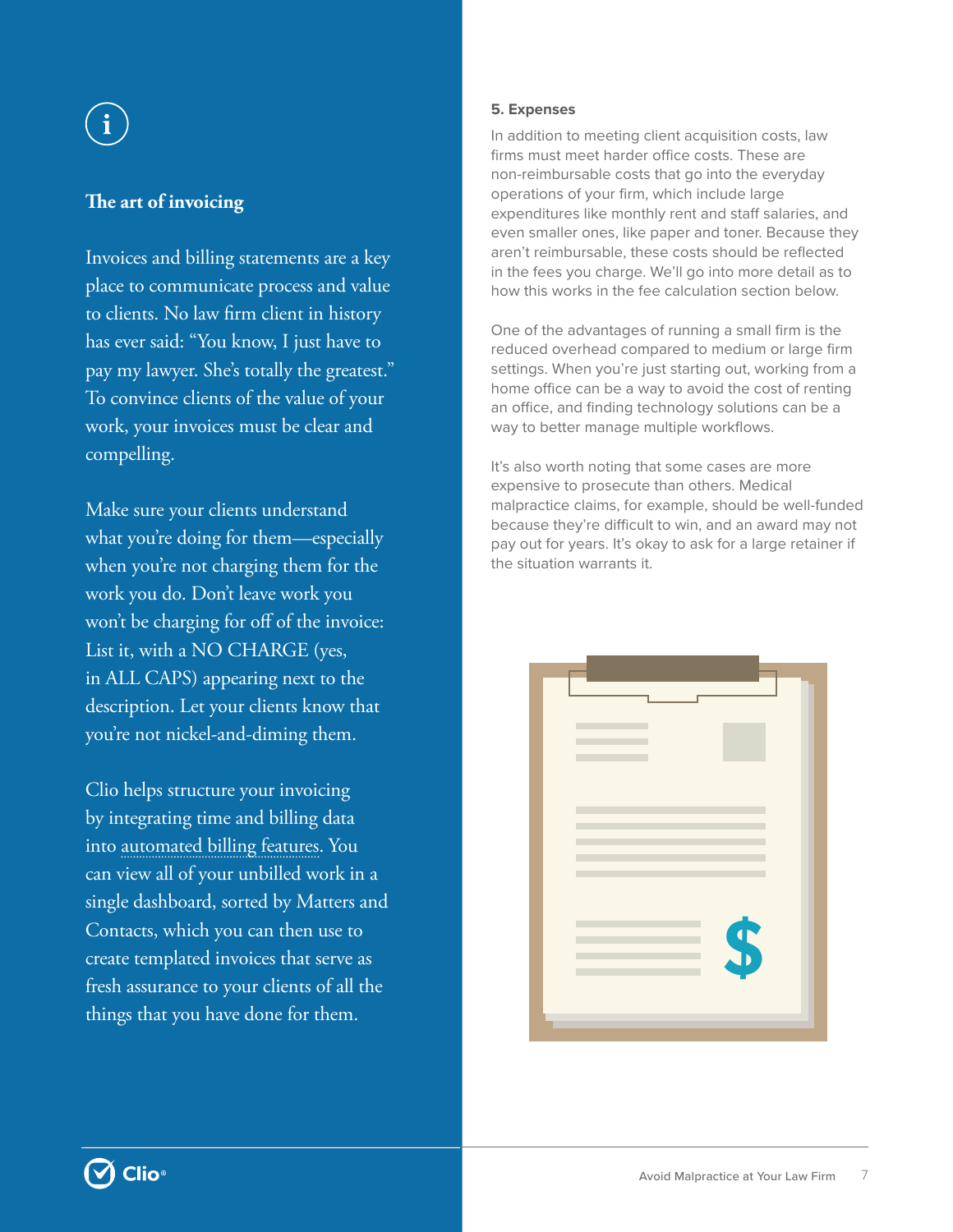**Clio lets you specify default rates for specific tasks, clients, and matters—unique to all members of your firm. [Learn how.](https://support.clio.com/hc/en-us/sections/201781377-Getting-Started-Settings-Rates)**

#### **6. Emergencies**

Don't be caught flat-footed if a new or existing client has an immediate need. There is value in providing an immediate response for an immediate need, and it should be reflected in your rate. Imagine if you were a plumber, and were called out under exigent circumstances: that's probably not far off from what you and your client will be dealing with.

If a client is putting significant time pressure on you, that means you need to clear the decks, and put some other things on the back burner in order to focus on their present need. You can adjust your rate upwards for emergency circumstances. If a client needs you to reply to a demand letter in a week, you can charge more than if you had a month's time to reply. Similarly, if a client brings you a claim for which the statute of limitations is about to run, you can charge more for that work than you could if you had three years left on that deadline.

Settle on and apply emergency rates when the need arises. Add those to your existing **[fee schedule](https://www.attorneyatwork.com/utility-of-the-law-firm-fee-schedule/)**, and be sure to discuss those potential fee shifts with the client before they retain you to avoid billing disputes.

#### **7. Revenue projections**

Your service rates should reflect revenue projections that address the future of your business. Creating revenue projections, especially the hopeful ones, helps you envision what the law firm of your future will look like.

Whether you're a lawyer working solo or in a small firm, make sure to separate your personal profit goals from those of your firm. Ultimately, your salary should be considered a firm expense that gets paid out before calculating profit. Knowing how much you expect to make from working at your firm is key here. Setting profit goals for your firm as a whole will help you to weather any ups and downs in business; it will also help you plan out goals for potential business improvements and growth in the future—which might include professional development opportunities, access to new tools and resources, or bringing on more staff.

You won't have any idea what you have to make before you know what you need to spend. Create a monthly budget and define monthly revenue projections around it. Figure out how many hours you need to work to meet your projections, and draw up fees that support that number.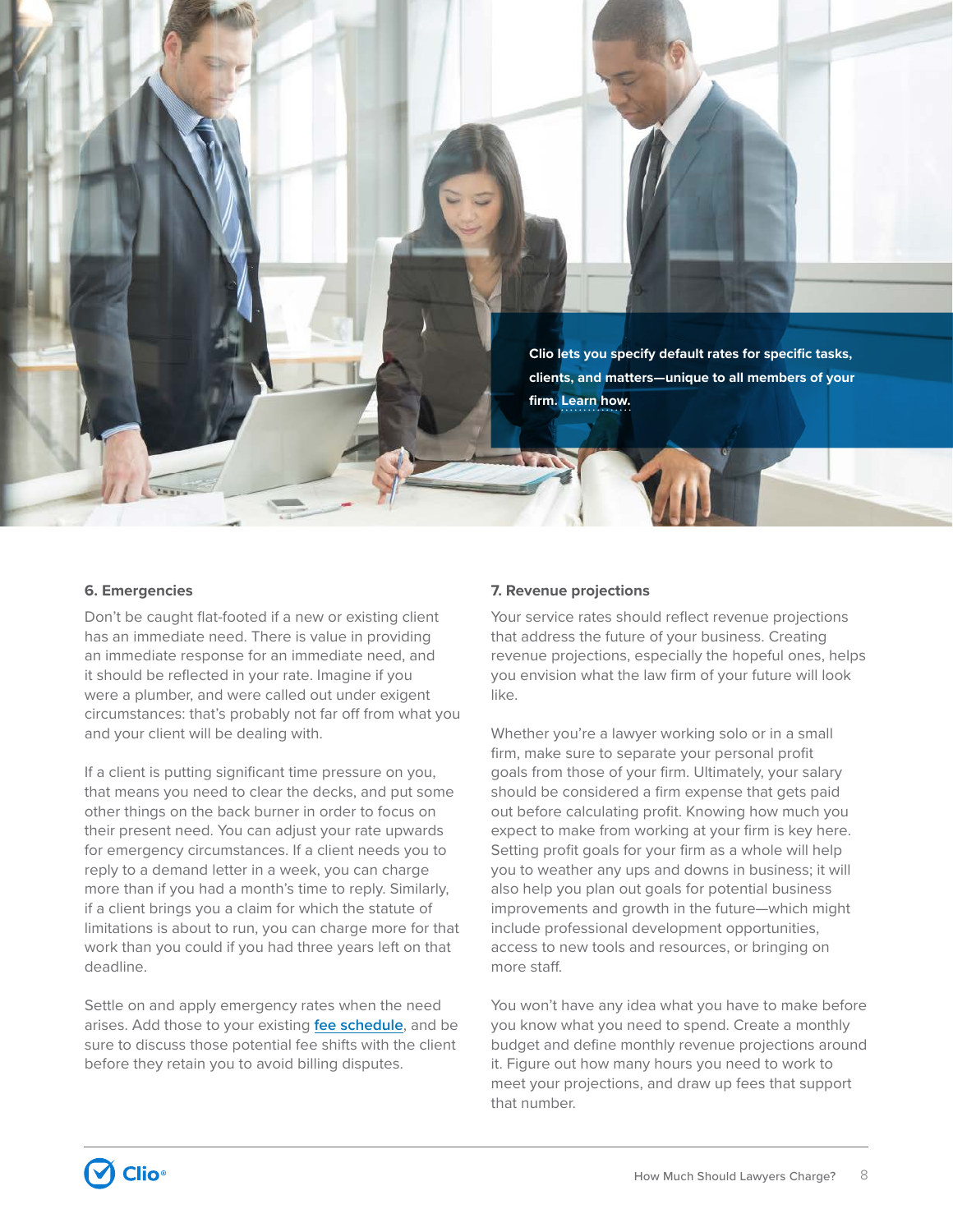### **Putting it together: The bigger picture**

Setting an appropriate rate for your work should depend on a range of factors specific to the actual services you provide, and to whom you offer them. Your fees should also relate back to the bigger picture—i.e. how much you're taking in and how this relates to your personal and professional goals.

**[Clio's legal practice management software](https://www.clio.com/)** can help you track your billing activity, so that you get at-aglance overviews of what's been paid and what tasks have yet to be billed or collected. With Clio, you can also specify default rates for specific tasks, clients, and matters, unique to each member of your firm.

## $\mathbf{i}$

**It's (not as) hard (as it used to be) to get information about other lawyers' rates.**

Clio's landmark [Legal Trends Report](https://www.clio.com/2016-legal-trends-report/) is a first-of-its-kind study of lawyer billing habits across the continental United States. The annual report generates average billing rates for jurisdictions and practice areas based on data collected from 40,000 Clio users. For the first time ever, solo and small firm lawyers have access to a market rate for their states, based on the type of work they do.

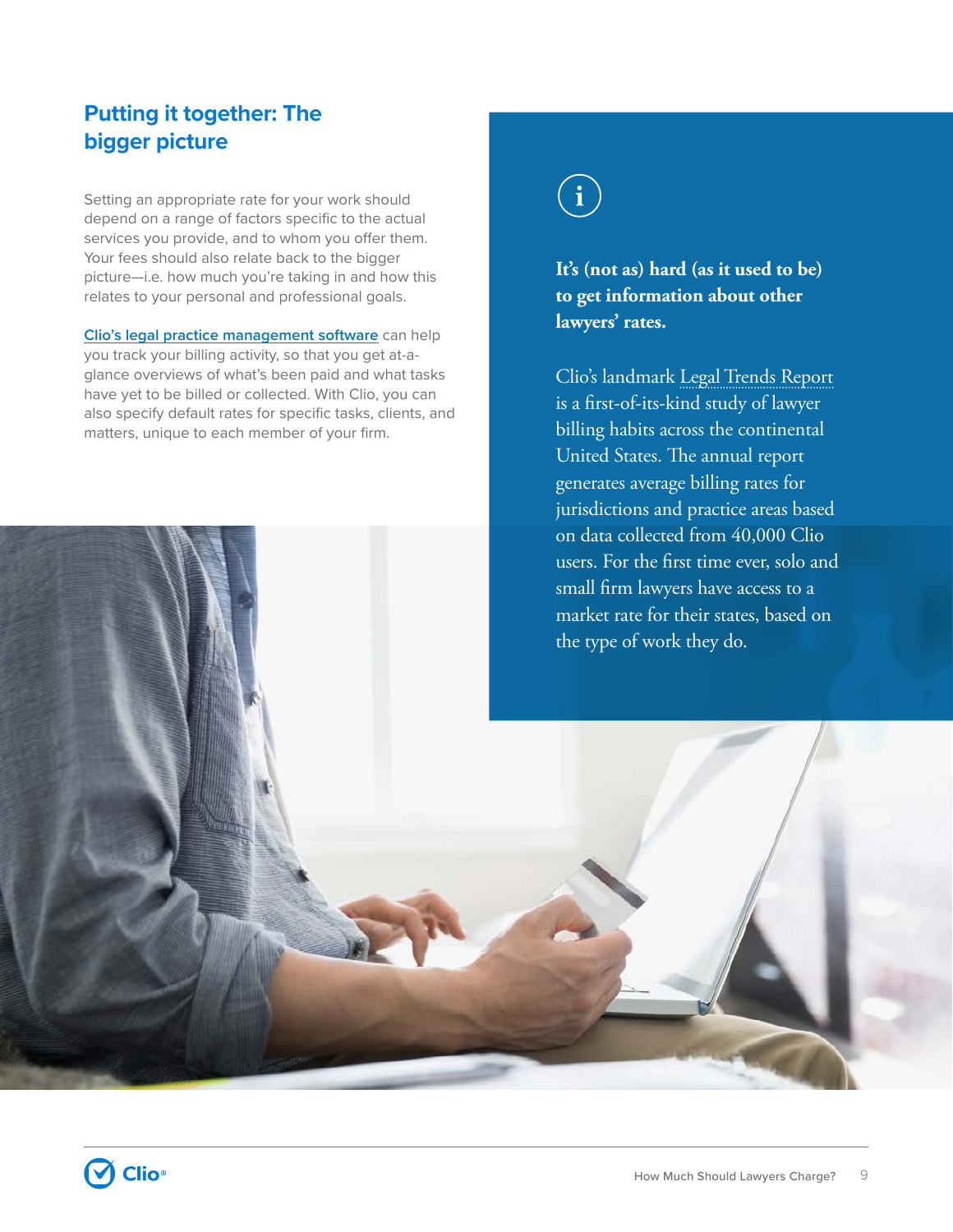### **Rate calculator: How to determine your hourly rate**



#### **1. Identify a profit goal.**

Profit goal = (Personal salary + Firm expenses) × Profit margin goal (percentage)

#### **2. Determine your annual cost of doing business.**

Cost of doing business = (Personal salary + Firm expenses + Profit goal)



#### **3. Calculate your number of annual billable hours.**

(Number of weekdays in a year (~260) − National holidays (10) − Vacation/sick days) × Number of billable hours in a day



#### **4. Determine your hourly rate.**

Hourly rate = Cost to do business ÷ Number of annual billable hours

Let's say you're looking to take home \$100,000 per year in salary and have annual non-reimbursable business expenses of \$30,000. If you're looking to earn a profit margin of 40 percent, you'll be looking to bring in another \$52,000: (\$100,000 + \$30,000) × 40 percent  $= $52,000.$ 

(It's worth noting, this example doesn't take into account any taxes you'll need to pay on this income. Be sure to plan accordingly based on the requirements of your situation.)

To calculate your annual cost of doing business, add your salary, non-reimbursable business expenses, and your profit goal: \$100,000 + \$30,000 + 52,000 = \$182,000.

Next, we'll divide this number by your planned number of billable hours for the year.

Let's say a given year has 260 weekdays (which can range from 259 to 262 days, given the year). With ten national holidays in the United States, that brings your total number of regular work days down to 250. If you plan to work eight-hour days, that leaves you with 2,000 potential billable hours.

Chances are, you'll need to take some vacation time to avoid burnout, and it might be good to plan for a few sick days. Let's factor in an additional three weeks, or 15 working days (120 hours), of being out of office, bringing our total office hours down to 1,880 (2,000 −  $120 = 1,880$ .

Now, also consider that not all office time is billable. Say you plan to bill for 60 percent of your office time, that brings your number of billable hours to 1,128 (1,880  $\times$  60 percent = 1,128). Keep in mind, however, that you might not be able to bill for as much as you think. In fact, **[utilization rates among law firms often average at](https://www.clio.com/blog/law-firm-kpis-how-well-law-firm-doing/)  [about 28 percent of all hours worked.](https://www.clio.com/blog/law-firm-kpis-how-well-law-firm-doing/)**

Once you've figured out and calculated the above, divide your cost to do business by the number of billable hours you expect for the year. In this case:  $$182,000 \div 1,128 = $161.35/h$ our.